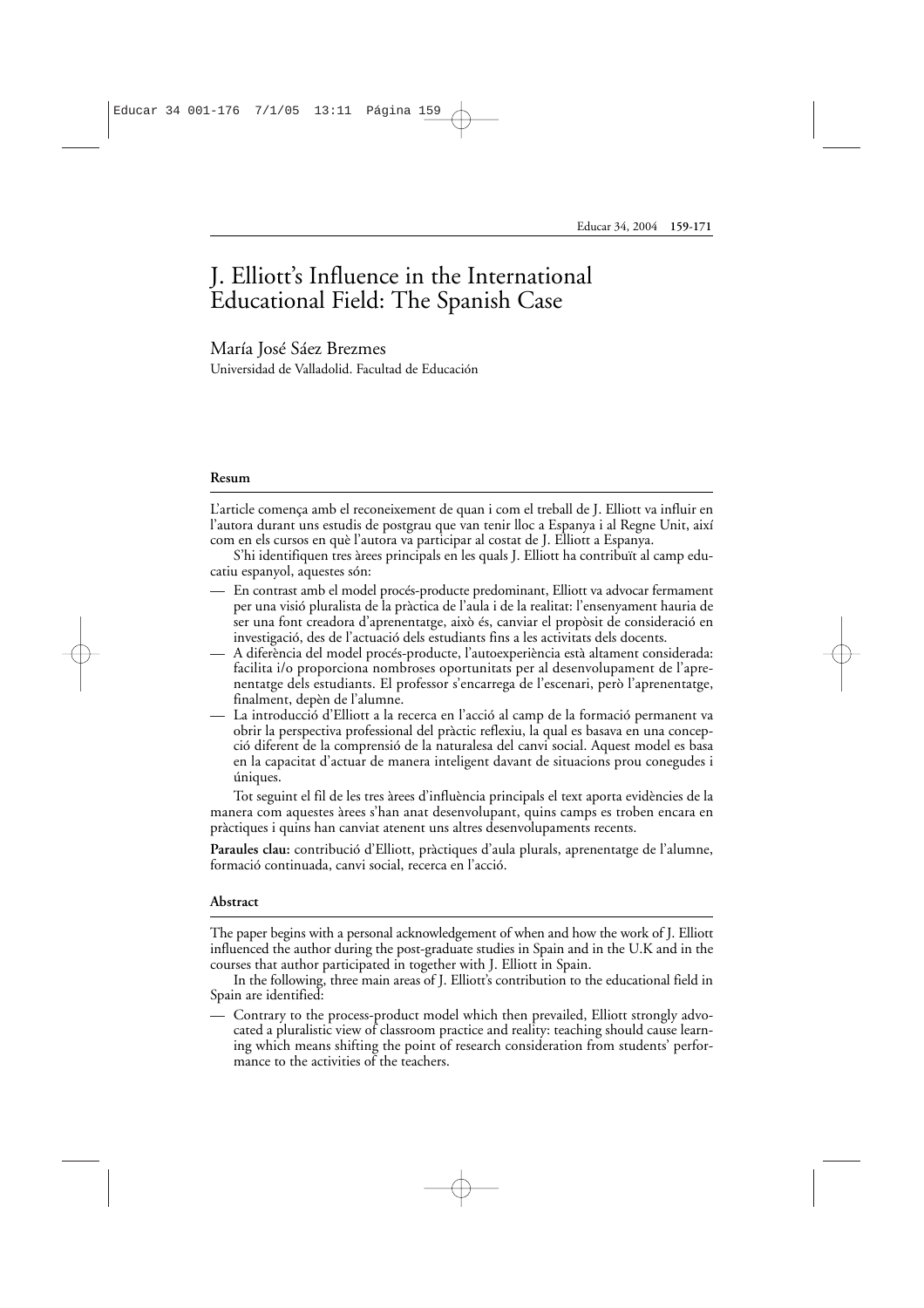- In contrast to the process-product model. self-experience is highly regarded: facilitating and/or providing opportunities for the development of students' learning. The teacher sets the scene, but learning is ultimately the responsibility of the students.
- Elliott's introduction of action-research in the field of in-service training opened the view for the reflective practitioner of professionalism, based on a different understanding of the nature of the social change. This model is based on the ability to act intelligently in situations which are sufficiently known and unique.

Following these three main areas of influence, the paper gives details on how these areas have been developed further, which domains are still in practice and which have changed with regard to other recent development.

**Key words:** Elliott's contribution, Spain, pluralistic classroom practice, students' learning, in-service training, social change, action research**.**

#### **Resumen**

El artículo empieza con el reconocimiento de cuándo y cómo el trabajo de J. Elliott influyó en la autora durante unos estudios de posgrado que tuvieron lugar en España y en el Reino Unido, así como en los cursos en los que la autora participó junto a J. Elliott en Epaña.

Se identifican tres áreas principales en las cuales J. Elliott ha contribuido en el campo educativo español, éstas son:

- En contraste con el modelo proceso-producto predominante, Elliott abogó firmemente por una visión pluralista de la práctica del aula y de la realidad: la enseñanza debería ser fuente creadora de aprendizaje, esto es, cambiar el propósito de consideración en investigación, desde la actuación de los estudiantes hasta las actividades de los docentes.
- A diferencia del modelo proceso-producto, la autoexperiencia está altamente considerada: facilita y/o proporciona numerosas oportunidades para el desarrollo del aprendizaje de los estudiantes. El profesor pone el escenario, pero el aprendizaje, finalmente, depende del alumno.
- La introducción de Elliott a la investigación-acción en el campo de la formación continuada abrió la perspectiva profesional del práctico reflexivo, basada en una diferente concepción de la comprensión de la naturaleza del cambio social. Este modelo está basado en la capacidad de actuar inteligentemente en situaciones suficientemente conocidas y únicas.

Al hilo de estas tres áreas de influencia principales, el texto aporta detalles de cómo estas áreas se han ido desarrollando, qué campos se hallan todavía en prácticas y cuáles han cambiado de acuerdo con otros desarrollos recientes.

**Palabras clave:** contribución de Elliott, prácticas de aula plurales, aprendizaje del alumno, formación continuada, cambio social, investigación en la acción.

| Summary                                                                                                                                                                             |                                                                                   |
|-------------------------------------------------------------------------------------------------------------------------------------------------------------------------------------|-----------------------------------------------------------------------------------|
| 1. Introduction<br>2. Three areas of Elliott's contribution<br>to the Spanish education field<br>3. The Spanish case or how the action<br>research was (or: is?) practiced in Spain | 4. What it is left of the principles<br>of action research in Spain<br>References |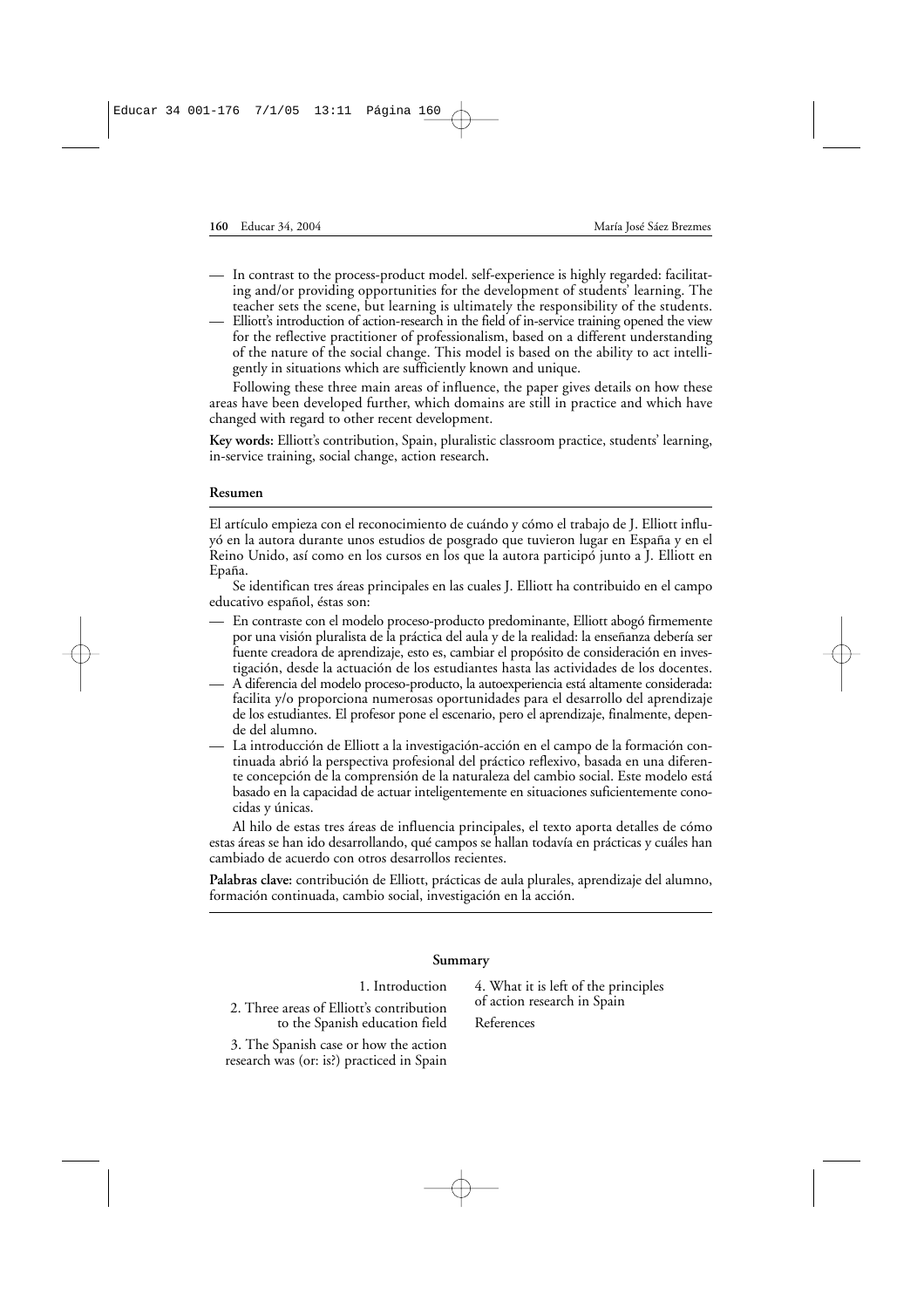#### **1. Introduction**

In 1986 I met J. Elliott for the first time in a seminar organized by the Ministery of Education to show and introduce the most innovative methods and teacher education strategies for approaching the reform of the educational system to the academics, researchers and university professors. A few ideas became clear for me in this seminar: the importance of educational research for the practice in schools and the understanding that education and curriculum theory are politically in its nature. J. Elliott and B. MacDonald opened up a new understanding of the educational research role for the people attending this seminar. For a person trained in a specific field, in my case biochemistry, it was a realistic and attractive approach to educational research because it was based in data obtained in fieldwork, something similar to the tradition of the experimental sciences and far away from the traditional approaches Spanish educators used to work with.

A year later I was invited by the authorities of the Comunidad Valenciana to coordinate a seminar organized by J. Elliott for showing academics and teachers how to work in schools. The J. Elliott seminar was based in a school in Valencia where the teachers allowed the participants to attend their classrooms and to develop an action-research process from the practical and theoretical points of view. It was a very intense week. I learned the basic principles of action-research and a number of things about the peculiarities of my own way of working in schools with teachers. When the seminar finished I felt I had found a methodology for working as an educational researcher. I found the intellectual bridge I had been looking for since I left research in biology: the social sciences' specific methodology being adequate for studying educational issues. J. Elliott and his colleagues showed me the characteristics of working with this methodology in the field and the main theoretical issues of the qualitative approach. Since then, the need for studying and knowing more by means of action research and evaluation was inevitable for my professional career.

Further, I understood that for social change it is necessary to have agents to promote this change. The only possibility for change, however, is to re-think one's own role and performance in the position one occupies in the educational system. The main idea is that the only possibility is for us to change our own role in the educational field, and we should not try to change the others working in the field, but provoke their change because of our change. If we assume, as I do, that the change is systemic by nature, it is inevitable that a different relationship will be established among the different agents acting in the system.

I was working for a while with action research in my own classrooms and I learnt a few things about the teaching and learning process, but at the same time I understood that any improvement in the educational system needs the teachers as the unavoidable agents for educational change. Evaluation as a part of the action research cycle and as a holistic view of the educational process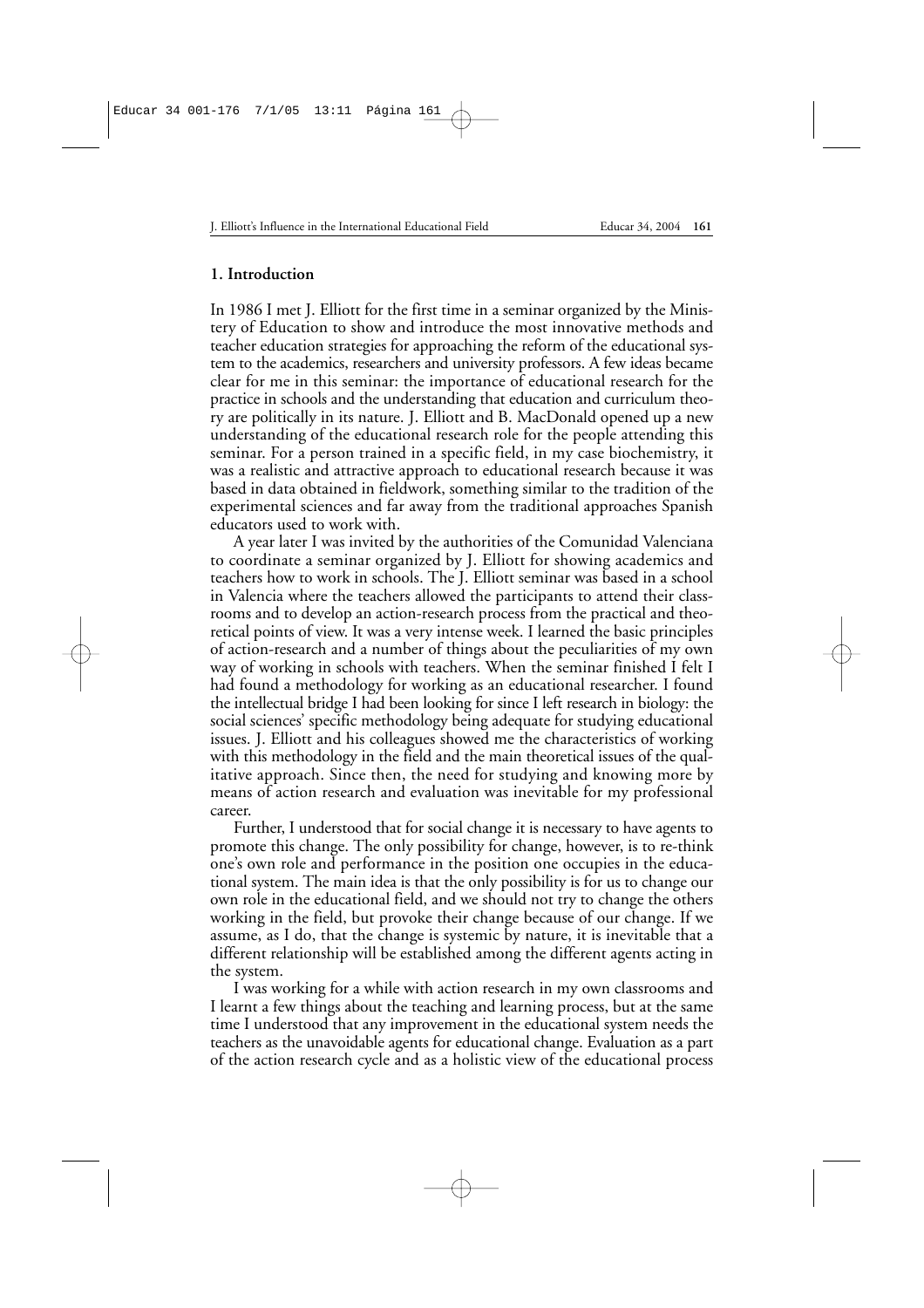was an excellent way to contribute to building up the frame for social change. Since then I have specialized in the investigation and performance of evaluation. The descriptive reports prepared by the evaluators and the classroom case studies became important elements to work with when implementing changes in the educational system.

From this perspective I am going to analyze the evolution of the main issues introduced by action research —after nearly 20 years of working with it in the Spanish educational context.

#### **2. Three areas of Elliott's contribution to the Spanish educational field**

I will summarize the most relevant contributions J. Elliott made to the educational field in our country in three points. Although other points could be incorporated in this list, I hope that most of the researchers in the field could be in agreement with them. First of all, what I define as the pluralistic view of the educational reality in classrooms; second, the analysis of the teachers' self-experience in teaching as a high quality element for teacher training; and finally, the new concept of teacher professionalism.

# *2.1. The pluralistic view of classroom practice and reality*

When Elliott's concept of action research ideas started to be known (Elliott & MacDonald, 1975), the dominant approach to classroom research was still the process-product model: the goal of these types of studies was to describe observable regularities in teaching performance and to discover the cause-effect relationship between teaching strategies and learning achievements measured through students' achievement tests. The identification of such relationships were considered to be effective elements of teaching strategies and were formulated as technical rules, as elements of the process-product model and to be applied for teacher training activities.

The first important point of this view is that teaching causes learning. Because of that, researchers working under this paradigm assume that the main issue of these studies should focus on teachers' performances rather than those of students. This assumption also suggests that teachers are solely responsible for students' learning. The knowledge generated from such studies usually concludes with rules to determine teacher performances. This is based on the argument that teaching is a technology in which the teacher is the agent treating students to produce pre-conceived outcomes which are at the same time the objectives of the teaching. In this theoretical frame, learning is understood as a passive action directed by the teacher rather than selfdirected by students.

The assumption of this causality between teacher performance and learning outcomes implies a complete division between the work done and the knowledge generated by teachers and researchers. The causal knowledge produced by the process-product model is based in objective facts which can be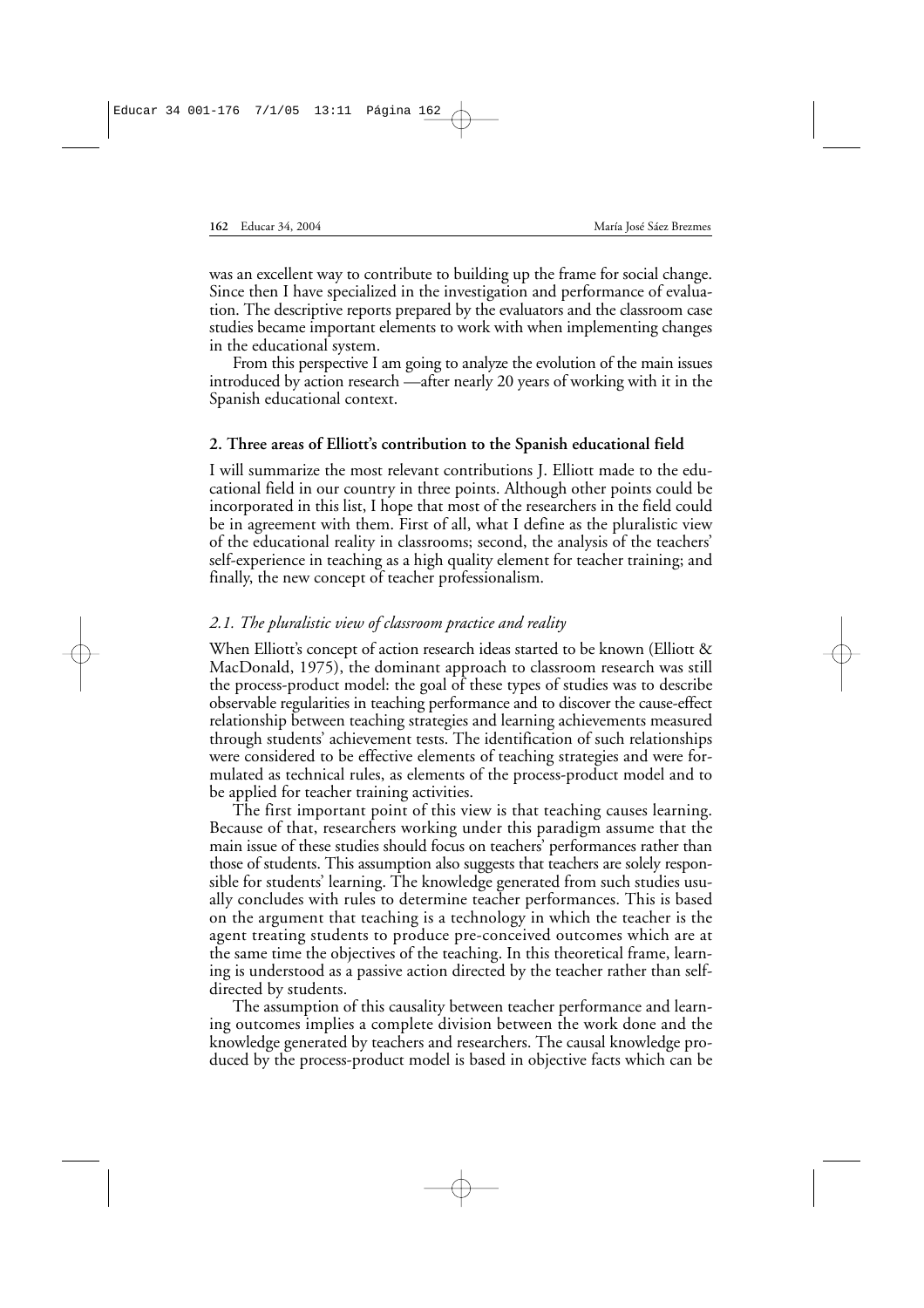tested independently of the fact that teachers are involved in their actions and performances. The production of knowledge does not require teacher participation; their role is to apply the knowledge produced by researchers. In other words, the rules formulated by the researchers should be uncritically learned and applied in educational predetermined situations to develop an understanding of the particular classroom situations where they work.

Elliott and many other colleagues conceptualize the problems of teaching in a completely different way. The teachers' experiences with students' learning were to be placed in a different theoretical frame and understood as a problem of achieving communication with students about the problems posed by the learning tasks (Elliott, 1984). The explanation of teachers' actions from their own perspectives ensures that the teaching and learning phenomena could be understood from their point of view. The classroom research was ready to assume all the issues of the action research. The dialogue that teachers and researchers should develop is a main issue in understanding the teaching and learning process going on in classrooms. However, to describe the effects of teachers' performance and actions, observations made by an outsider are not enough to understand the whole educational phenomena, even though it should be considered an epistemological advantage. Observations of educational facts may be susceptible to a variety of interpretations. Action research, in Elliott's words, first deals with the students' viewpoint, asking them directly. The observer's perception only comes from making inferences about their behavior.

The observers' descriptive accounts are checked against the recordings, but his/her interpretative accounts only can be cross-checked against accounts by teachers and their students. The production of the action research accounts involves collecting the point of views of all three: the observers, the teachers and the students. Teachers and students are, thus, involved in the research process. The process of collecting the accounts of the three —and the dialogue established in contrasting them— has been called triangulation.

The structure of the action research accounts and the methodology used for validating them shows the collaborative and educative nature of action research. Involving teachers and students in a triangulation procedure for validating observers' interpretations not only provides opportunities for understanding teaching and learning educational processes, but allows a pluralistic picture of classroom practices and, thus, of educational reality. The picture is completed with the institutional, social and political contexts where education takes place.

# *2.2. Self-experience: a high quality element for learning*

The process model embodies a completely different set of assumptions about the relationship between teaching and learning, for example the aim of teaching is viewed as facilitating or providing opportunities for the development of students learning and understanding. The teacher should enable students to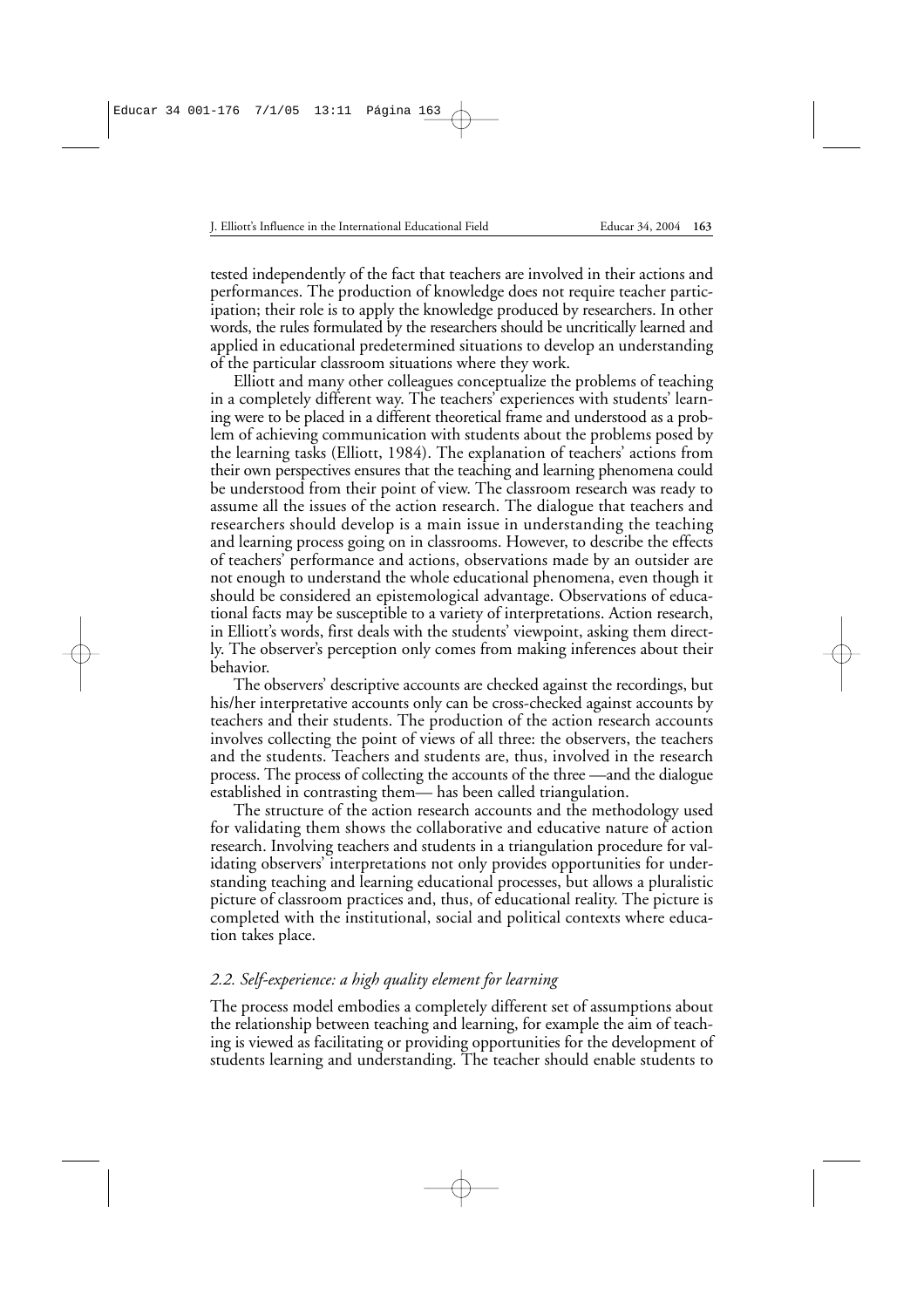perform certain learning tasks successfully, described as a set of conditions to be realized by the teacher. But the student learning task is ultimately the responsibility of the students. This theoretical model inasmuch as it specifies enabling conditions, embodies an active conception of learning and it is not assuming that it is caused by teaching.

The teaching actions should be described and defined from the teacher's perspective. In the context of teaching for understanding, the classroom research must adopt this point of view to produce valid accounts for research. Thus, researchers and teachers should be able to establish a dialogue with the same language about classrooms events. This enables the research to find a rationale and arguments, rather than causal explanations of facts. The communication between teacher and researcher has very important implications: the dialogue established can build up a better understanding of the educational process. Making this dialogue possible, action research enables teachers to have a tool to develop awareness and understanding about what they do in the classroom. Self-knowledge is, in Elliott's view, at the heart of a professional development process (Elliott, 1985a, b), involving teachers in a dialogue: the action research itself becomes an educational process. It should also be pointed out that participation in this dialogue is needed to be involved in the generation of research knowledge.

The kind of accounts described are produced as case studies. If the teacher is the author, they become a very important tool for learning from the teacher's self-experience, even though the classroom case study cannot be restricted to the teacher's explanation of his/her perspective and to the student-teacher interaction since the educative power to influence self-awareness may be weakened. The case studies should present evidence about the opportunities a teacher has to develop his/her understanding and awareness through reflecting on the alternative understanding held by students and observers.

The understanding involved in the professional development transcends the boundaries of the classrooms. The development of self-awareness by teachers in classrooms is constrained by the understanding that the teacher might have about institutional, social and political structures. At the same time the development of self-awareness may not be sufficient for the improvements needed for achieving a desired practice. In fact, at that point teachers will discover that in order to implement these changes, he/she must understand the structures which constrain freedom of action in classrooms. For Elliott's action research, the professional development of teachers must go beyond studying the teacher-student interaction in classrooms to focus on the structures which distort its educational function.

# *2.3. Action research as base of teacher professionalism*

Action research has been largely confined to in-service teacher training rather than initial training, even though the opposite could be said about doctors of medicine or policeman. Elliott's work analyzed old models of professionalism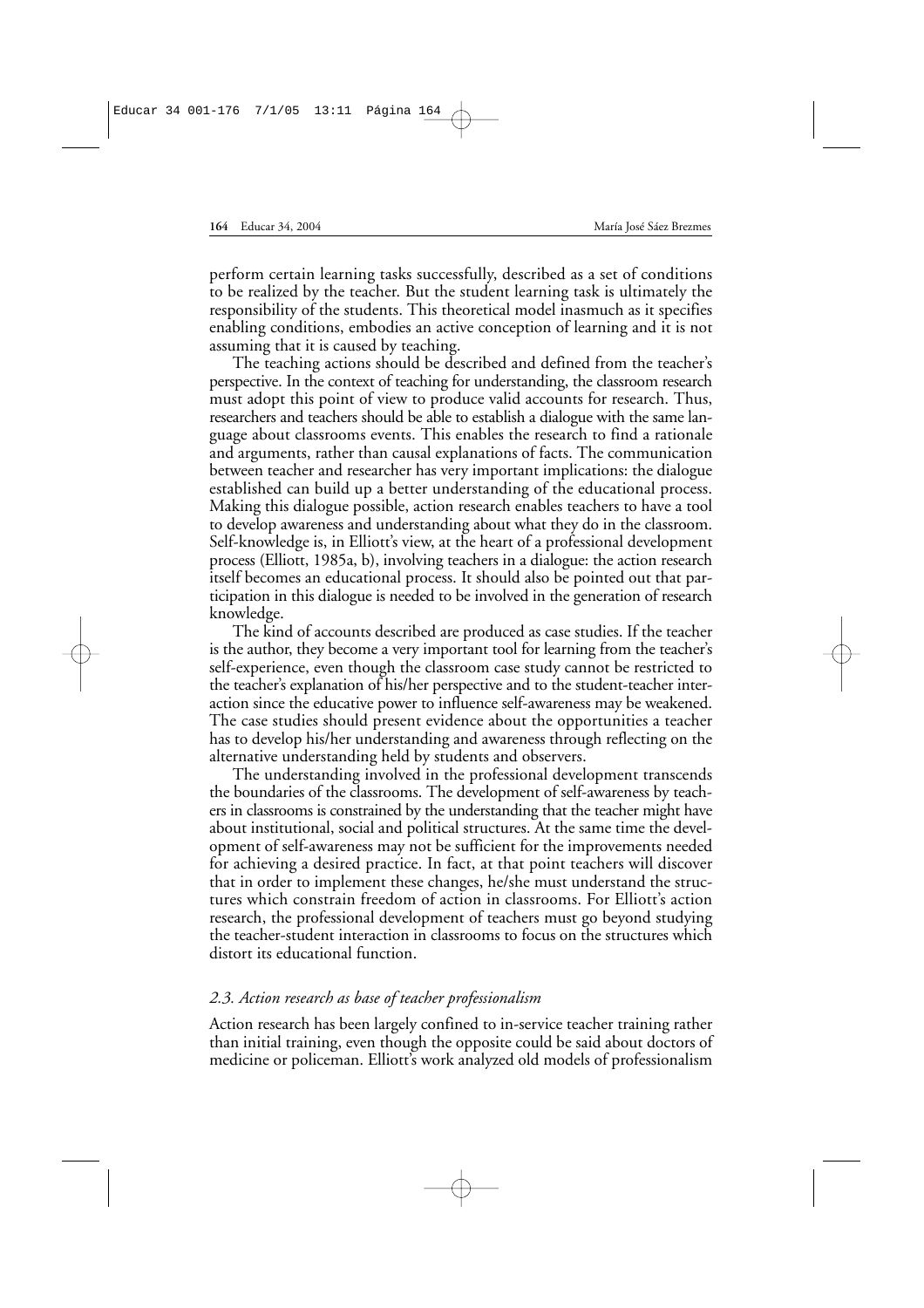and sketched out a model of professionalism and its implications in teacher education (Elliott, 1993).

The needs of people in the western modern societies (characterized by discontinuous change) become increasingly complex, varied and open to redefinition. The boundaries among professional practices are in a constant process of redefinition and there is increasing pressure on different professional groups to collaborate in the provision of services.

But the expert model of professionalism matches a society conceived as stable and the social change can be steered by the state, as change is understood as an evolutionary progression in society. In this model, the acquisition of knowledge in proposition form («knowing that») and the development of competence are two different processes. Competence consists of the ability to apply knowledge in ways which generate correct practical responses to a situation. Proposition knowledge can be acquired off the job, while competence can only be fully developed through experience, acquiring by learning through it to recognize the applications of knowledge, drawing on the stereotypes that had evolved the professional culture. The «knowing that» is the foundation of the «know how» competence which is assessed on pre-specified performance outcomes.

On the other hand, the model of the reflective practitioner of professionalism is based on a different understanding of the nature of social change which is understood as discontinuous and unpredictable, where the social problems have no stable definition: they become situated, personal, controversial and negotiable through a dialogue with others. In this model, the role of the reflective practitioner is to participate in a process of collaborative problem solving. The relevance of the specialist knowledge can be determined and new knowledge can be acquired. In this context, professional learning is a dimension of practice.

From the perspective of the reflective practitioner model, professional competence consists of the ability to act intelligently in situations which are sufficiently known and unique which makes a response appropriate to be learned in situ. Then competence cannot be defined simply in terms of the ability to apply pre-ordained categories of specialist knowledge as we see in the other model described, but in those qualities of judgement and decision making which indicate the ability to make intelligent and wise responses in novel and unpredictable situations.

Learning according to the reflective practitioner model is learning to reflect holistically about one's own experience of complex human situations, a form of experiencial learning. The outcome of this learning is the holistic understanding of particular situations which are stored in long term memory as case repertories. As Schön (1983, 1987) points out, the professional knowledge in this model consists of confronting the new situation with the cases selected from memory and comparing it with them.

In Elliott's thoughts, action/research always has been very pragmatic, an important issue in the professional field even without forgetting the academic field which is mainly for increasing knowledge in such a field.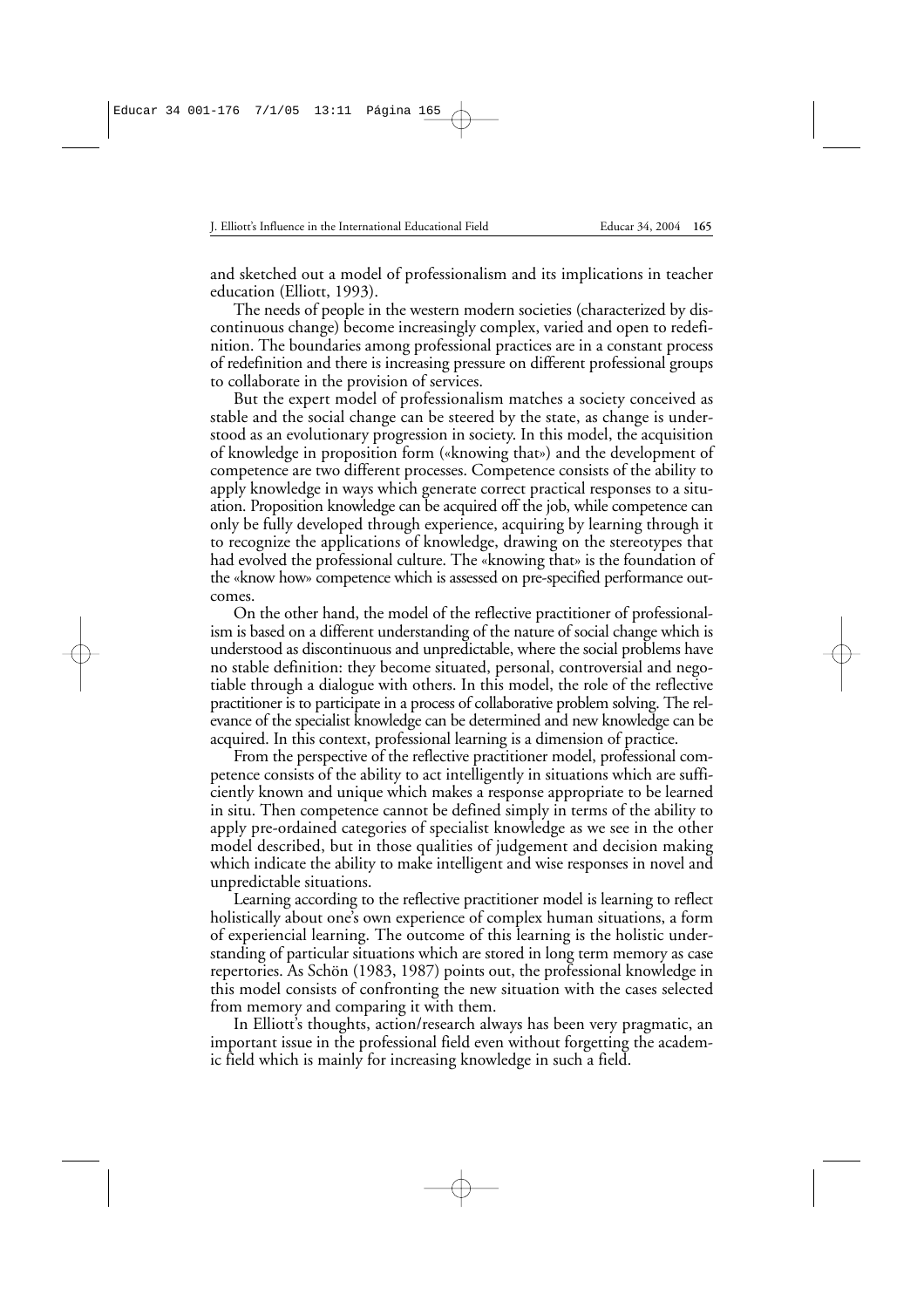# **3. The Spanish case or how the action research was (or: is?) practiced in Spain**

It is well known that the principles of action research are expressed in other ways if you go to other languages and different cultural contexts. In fact, many authors (Kemmis & McTaggart, 1988; McTaggart, 1991) encouraged people to reinterpret action research taking into account their own discoveries, made in their own practice and in their own institutional and cultural contexts. Very important are the different research cultures of social inquiry where the action research is practiced. For example, it is possible to see that action research was pushed aside by the dominant positivist research ideology in the USA. The culture McCarthyism spawned (McTaggart, 1997) reduced the broad hegemony necessary for the colonization of social inquiry by the natural scientific method. There was, however, always some resistance: this struggle includes advocates of the validity of narrative accounts of personal experience as defensible knowledge. Some authors even pointed out its continuity with John Dewey's work.

On the other hand, in Central Europe (mainly in Germany) this shift was not so easy to install because there was a strong tradition of the critical theory. The academic debate ranged from expressing the powerful emergence of the politics of pluralism, post-structuralism and to post-colonialism in particular. These debates created space for narrative approaches to reporting educational experience: educators' experience and their work itself are important. But the question is —even if they are disciplined by the critique— to what extent they are to be regarded as research.

In Spain the educational research community was regarded as being weak and lacking recognition from the traditional scientific community. In a way, this helped introduce a new way of working in academic departments and other educational agencies, who supported the idea of innovations and the need of being incorporated into European trends, which were mainly inspired by the British educational reform of the sixties. Soon action research was well known in academic and educational terms, but the few debates around its theoretical principles only meant that action research was accepted, but not adopted. In many cases, the term action research was used to describe almost every educational research effort. But I can say that the most relevant issue of the action research in Spain was related to participation rather than to anything else. That means to define a new relationship of advantage and power between the researchers and those being researched from the methodological point of view: even though what is regarded as research is not a matter of methodology, since social research is about the politics of having arguments heard and before they are understood and accepted (CARE, 1989).

Action research has quite often been understood as (political) activism. In fact, when action research started to be implemented in our country it was the precise moment of political change: from dictatorship to democracy. It was the time when teachers and academics were more sensitive to changes.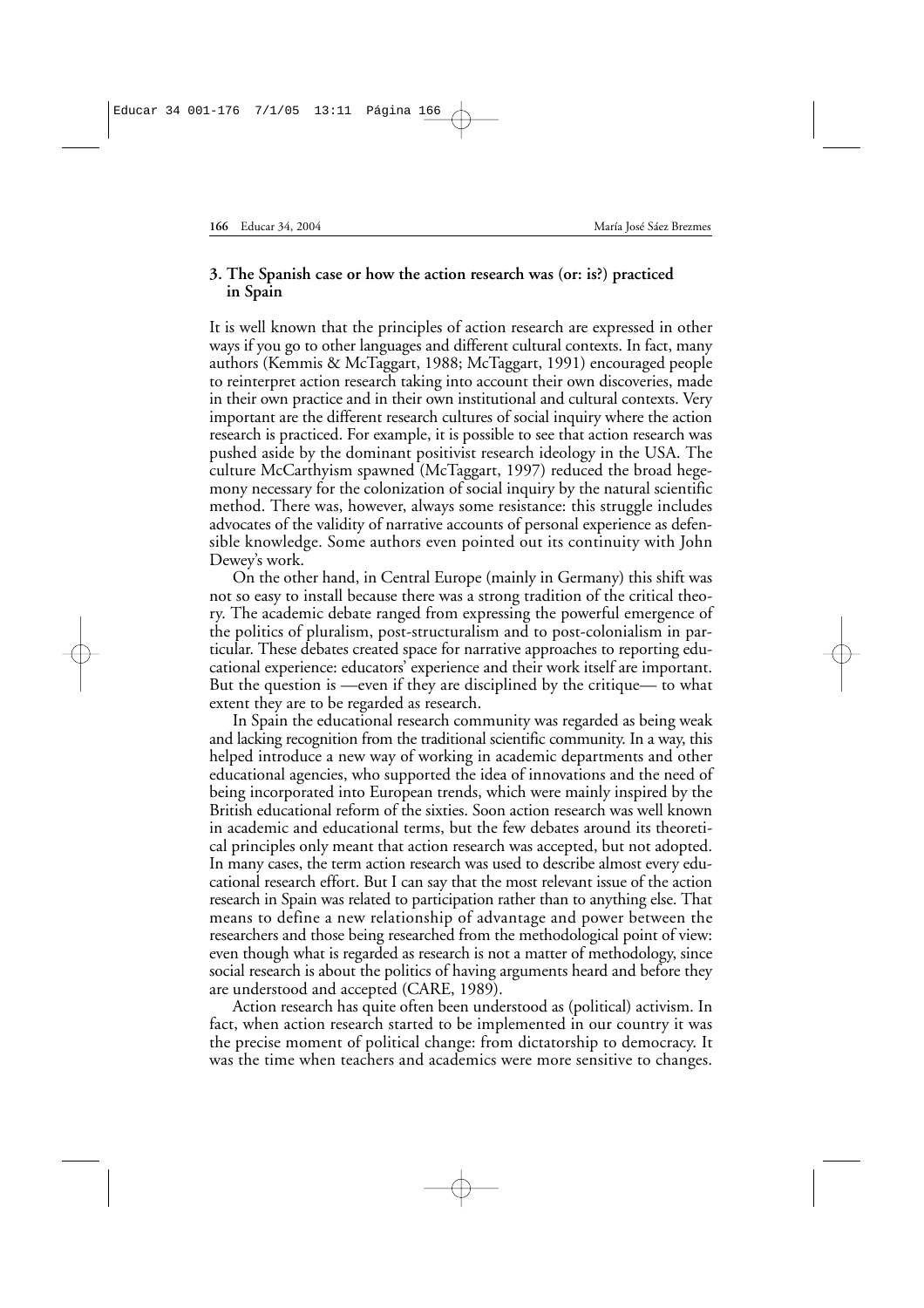It is also true that some of the efforts to objectify their own experiences lead them to control their work and professional lives. This is sometimes understood as a certain type of politics by critique, specially from those who are interested in other forms of the social organization of schools, in other ways of acting in and on social life, and in other ways of producing knowledge about education.

If I were to define the concept of action research according to John Elliott, I would say: it is about the explicit objectification of particular experiences and things that one would like to change in respect to the ongoing teaching and learning processes. The new insights and understandings produced for these processes show it is really research. The term 'participatory' in relation to action research assumes it is research done by people for themselves, viz. «learning to do it by doing it». It has been outlined before when mentioning the importance of the role of the teachers and their self-experience, their role as part of the inquiry process as researchers of the curriculum and teaching and learning processes developed in their classrooms (Elliott & Adelman).

Since then, teachers have often been involved in research projects, but not so often they have been the real participants, the ones who have the ownership of the research (theory and practice) as it should be in action research. The idea that has not always been understood is that action research is a collective reflection on practice about the forms of conceptualized classroom life. Because the ways may change in which experience is objectified and subjectivity is disciplined, the unavoidable commitment is to use the experience of concrete practice to lead future actions. The main issue is that action research is a collective activity, as the interpretation of the experience is more trustful if others participate. Changing particular aspects in classrooms has an impact on others and their help and consent is needed: the change on social life is a political issue which cannot be broken into bits.

On the other hand, it is possible to assert that action research is conducted in a community context rather than in an institutional one, which expresses something of the culture of the critical opposition work. Besides that, the interpretative character of this type of inquiry established credibility among participants and other people involved, testing the coherence of the arguments presented in a «critical community» (Carr Kemmis, 1986) or a community of «critical friends». There commitment is to checking the arguments, evidence and rationales included in the study. Explicitly, the validation of the data in the dialogue process means that action research only can work when there are appropriate communication structures which allow all participants to be permanent members and to identify themselves with the collective project of change. Although the activities in action research should be understood as real group activities, this is not realized in many situations: the people involved have different power, status and influence as easily happens in classrooms and in educational research. Working together is problematic and often leads to the failure of projects, if the participating groups (teachers, researchers, in-service trainers and administrators) do not manage to establish a communicative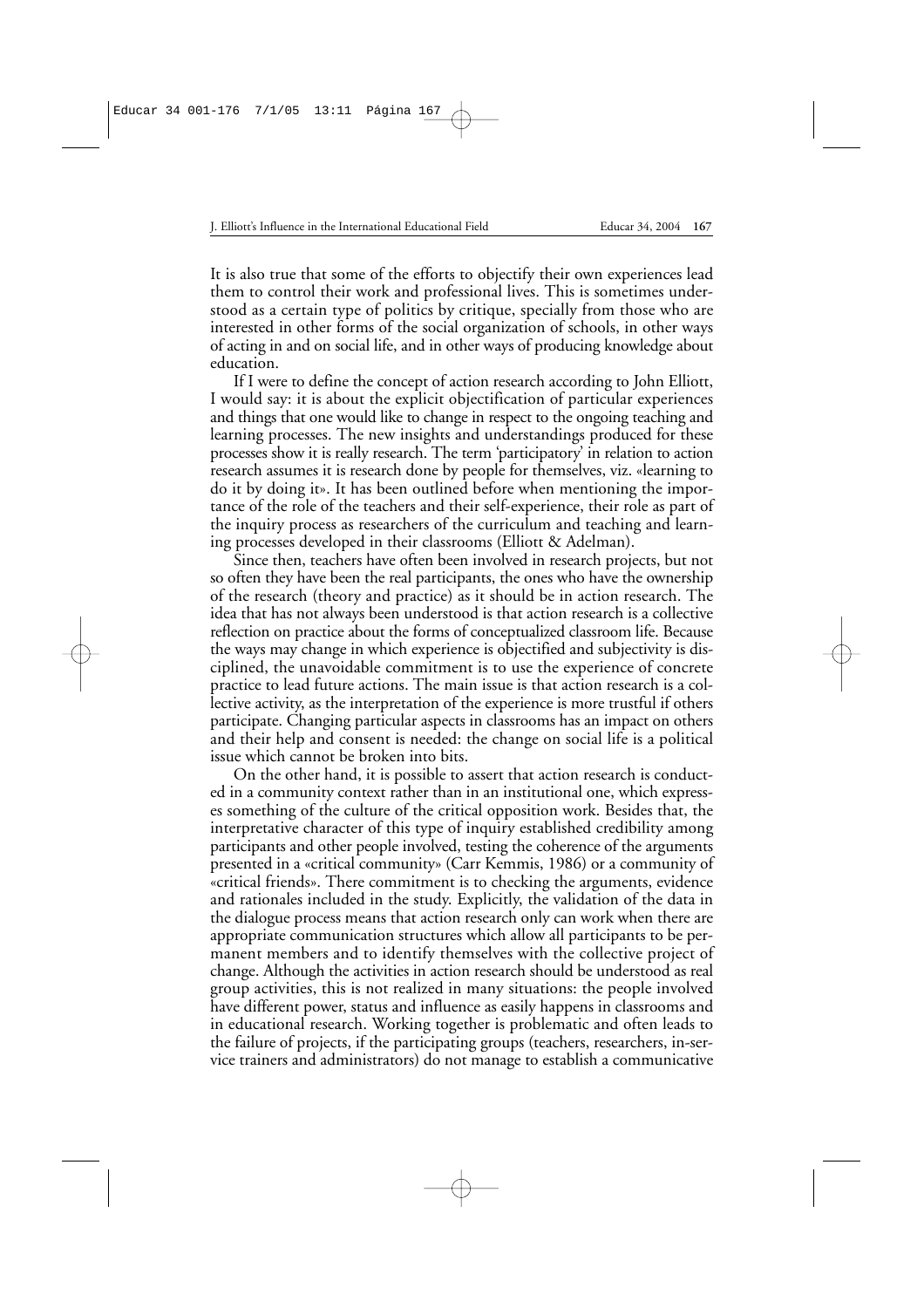and participating system of collaboration (Riquarts & Hansen, 1998). In the Spanish cultural context, the political ambiance in such a changing time was sometimes confused and not always prepared to incorporate teachers into classroom research, or more broadly, in educational research, development and dissemination. This was a completely new and different research approach for academics and policy makers who often would like to maintain control.

The action research understood in terms of John Elliott's principles is a type of research which means: share the concept, the process, the results and the decision about how the knowledge gained should be given publicity (Sáez & Elliott, 1989). It means ownership and responsibility for the production of knowledge, and obviously control of the whole process. Further, it is extremely relevant to take into account the different cultural contexts, because it otherwise might be a kind of cultural imperialism. This kind of research should be recognized as different to those types in which academics do the research, making teachers and students objects of the research, only promising them to receive the papers and other outcomes, and in this way, creating the illusion of participation. Sometimes it is possible to identify these approaches simply by looking at the language used for a thematic network, e.g. the terms and concepts used are from people outside the classroom. It can easily happen that by using a language appropriate for academic discourse, educational ideas may be lost: i.e. the language used is incompatible with the particular ways in which school life is organized. It is necessary to remember, too, that the concept of research has some inevitable connotations, that is: intensive study of an educational situation for producing knowledge, including ideas for informing practice. Besides that, action research brings along with it the capacity of learning how groups of people can organize the conditions under which they can learn from their own experience.

The emergence of a decentralized democracy in Spain provided a context —at least in principle—, where a more participative type of research became possible, but efforts to implement action research in our country raised the important issue about what could be understood by participation in institutional terms. Having teachers represented in innovation committees is not enough; apparently the entire changes in schools are only a precedent to individual teacher's development.

Institutions not only sustain themselves, but do so too for the designed reason to be implemented and sustained. Institutions and practices form a causal order in which the ideal and the creativity of the practice becomes vulnerable to the acquisition of the institution. The necessary collaboration for maintaining and developing the practice can easily be destroyed by the competitiveness of the institution. Leaving the practice in the historical institutions opens the view for identifying the contribution which action research can make to the different institutional and cultural contexts as well as for considering the tension created by the institutionalization of practice and the formation of the new institutional culture.

The institutionalization of particular kinds of educational work create particular kinds of words and activities to be selected, invented and constructed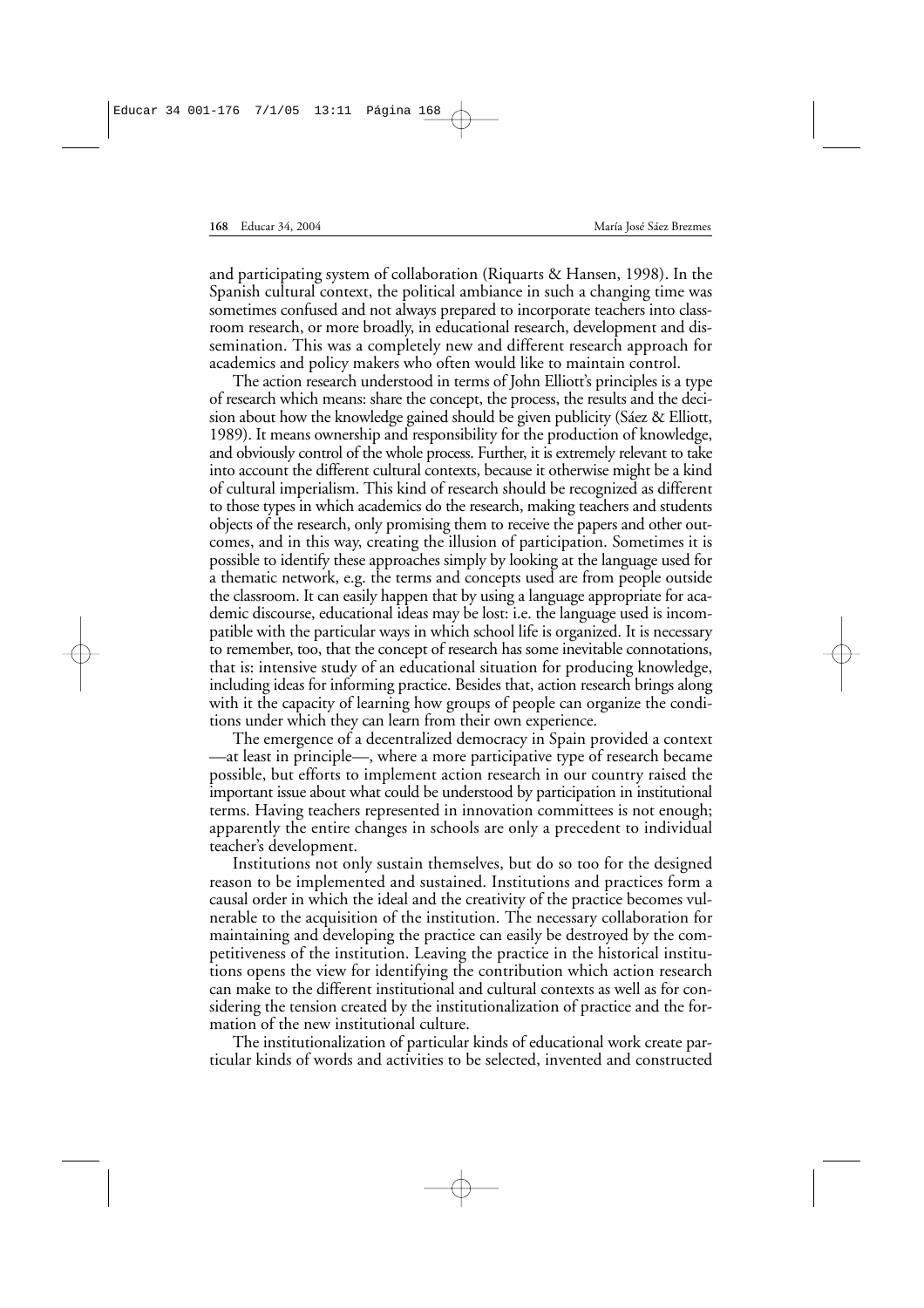to form the practice and the discourse of the school. The particularity of the new organization of the school finds its expression in certain types of social relationships. The Teachers Centers were the agency created by the reform to regenerate the in-service training strategy (Hoban, 2002), based on the British model, reinforcing the ideas of participation, the role of the teacher as a facilitator of students' learning and the exchange of professional practice. Action research has in some ways come to play a vital role as the methodology for teacher development and classroom focussed curriculum change (Sáez, 1997), even though deficits of knowledge might be stated in the incorporated teachers working on them: the need of support from academics on certain topics is vital. This makes the teachers centers vulnerable and creates difficulties for generating the type of necessary institutionalization practice.

# **4. What it is left of the principles of action research in Spain**

At the moment, the term action research has nearly vanished from the educational debate, but this has not occurred without leaving traces: changes have been achieved, concepts have remained and practical work is still done, although not in the mainstream of educational research practice. Action research has survived until today in some areas and niches of the educational system (e.g. disabled students, professional social workers, teacher training colleges); it is still accepted in the organizational development of large industrial enterprises and social movements, but where have the action researchers gone to?

While the English action researchers are found in the Aristotelian tradition, the Spanish researchers are inclined to see their activities in the theoretical field. In fact, they favor a theoretical approach, developing their objectives and ideas before they are realizing them in practice. The English researchers look more interested and confident in dynamic processes, evolution and hypothesis. Even if they are wrong, they are interested in the clarification of aims and values, something which has to be solved in practice again and again. The knowledge generated in such a process starts as personally constructed at the local level, underlying the action rather than the general knowledge generated in some discourse of the social science. In England the action researchers started their project work in a very pragmatic way, based on their background experiences, which helped them win allies in the teaching force and local administration: improving the school and classroom practice through critical selfreflection. In Spain it seems to be the other way around: the starting point is the theoretical critique, and the struggles are about the way of doing research. The second order action research, proposed by Elliott, accepting that teachers and researchers have work on different levels, did not produce the desirable results: it is a contribution to the international community where the features and discoveries of the particular type of action research developed in Spain could produce a better understanding of the main issues involved in this.

Mainly influenced by the British action research, but by the German tradition as well, Spain provides an interesting site for studying the conflict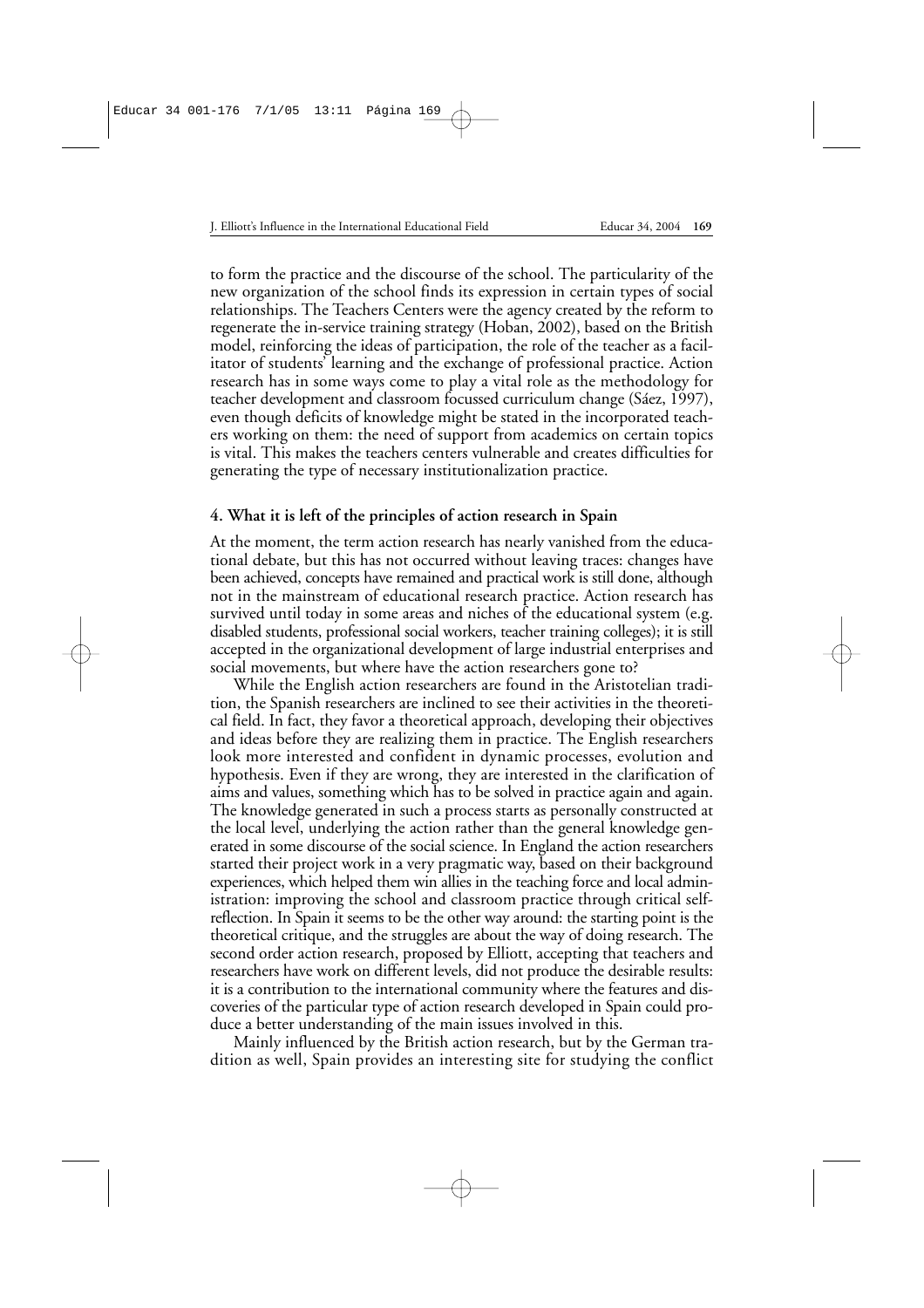between participation, a centralized curriculum and teacher control, made by the inspection and assessment obligations. In the Spanish educational context, these necessary practices for institutionalization were never permanently adopted.

On another level, the traditional role of the universities remains an important issue: they still dominate and define legitimate knowledge production. It is still a reasonable assumption that academics are imperialistic in their relationship with teachers, because of the traditional way academics come to participate, because of their command of particular specialized discourses and perhaps because of the uncertainty of teachers, who have been forced to adjust themselves to the legitimation universities have given to the educational practice. In fact, the action research done does not contribute to increase the knowledge of what is going on in classrooms and schools, but to create —to a certain extent— simulations of curricula, proposed and invented by the researchers, which could be understood as «experiments». The relationship between teachers and academics has not changed, even though some teachers have been incorporated in the university system. We found in them important defenders of maintaining the traditional roles in the interaction which action research is promoting in the educational research field.

One of the main issues that action research is proposing, outlined in Elliott's thoughts, is that the production of knowledge is a theoretical reflection which emerges in the action research process in a way that the dualism between theory and practice disappears. But for making a contribution on this particular topic, the theoretical and intellectual tradition of the pedagogy was impeding this approach, since theory still is conceived as having a theoretical standpoint for the production of abstract knowledge.

An important number of handbooks have been written in the last decades where the terms and the conceptualization have elaborated on school life, and classrooms move away from the language used by the actors. The handbooks are important and they are produced because the action research occupies an academic space in the former departments of pedagogy as the theory of general didactics.

#### **References**

- CARE/UEA (1989). *Coming to terms with research.* Norwich, UK: University of East Anglia.
- CARR, W.; KEMMIS, S. (1986). *Becoming critical. Education, knowledge, and action research.* London: Falmer Press.
- ELLIOTT, J. (1984). «Improving the quality of teaching through action research». *Forum* 26 (3), 74-77.
- (1985a). «Facilitating educational action research: some dilemmas». In BURGESS, R. (ed.). *Field methods in the study of education.* London: Falmer Press.
- (1985b). «Educational action research». In NISBET, J. et al. (eds.). *World yearbook of education 1985: Research, policy and practice*. London: Kogan, 231-250.
- (1993). «Professional education and the idea of a practical educational science». In ELLIOTT, J. (ed.), *Reconstructing teacher education.* London: Falmer Press.